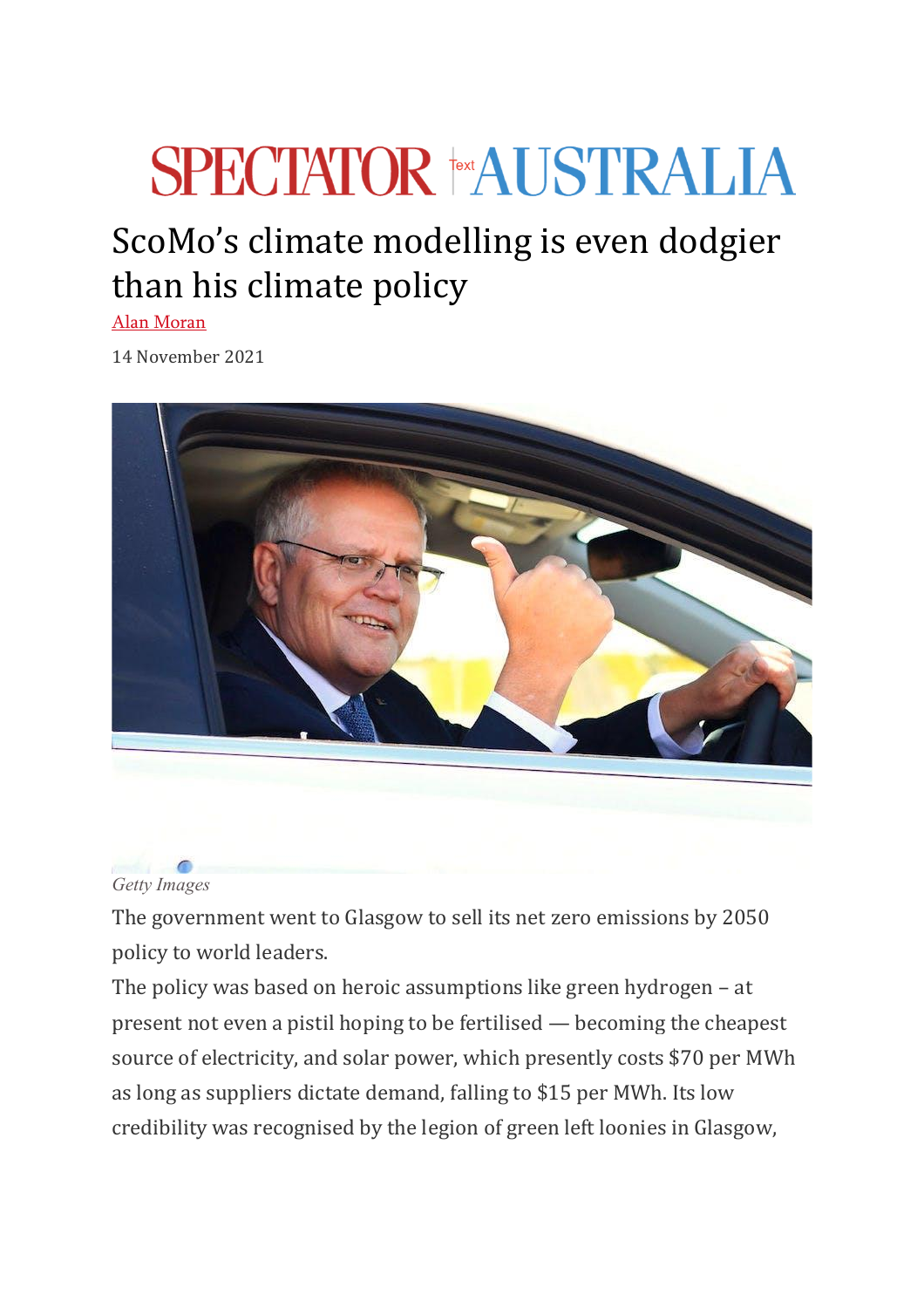who awarded **[Australia](https://climatenetwork.org/updates/press-releases/)** the "Colossal Fossil" for measures that least promote the undermining of current living standards. Now we have the "modelling" ostensibly behind the policies the government took to Glasgow.

The alleged gains to Australia from adopting net zero are threefold. The first encompasses benefits from avoiding an international pariah status, which notwithstanding the "Colossal Fossil" impugnation, is said by Treasury to be worth 1.5 per cent on the interest of all borrowings and without which investment would be 17 per cent lower and average annual incomes by 2050 would be \$650 per year lower. This is highly implausible. While hydrocarbons are presently facing serious problems in obtaining finance, even if these problems prove to be enduring, it is hard to see that this would spillover into mining in general let alone the whole of the economy. After all, financial intermediaries are in the business of maximising profits and those willingly foregoing opportunities will fail to attract investable funds.

The other policy approaches cited by the modelling as benefitting the economy concern the deployment of advanced technologies and the development of cost-competitive hydrogen as a fuel for export and domestic use. These are said to be worth \$1350 per head. The increased income levels are pure conjecture involving a new array of "critical minerals" that will more than fill the anticipated gap in mining output and exports from a forecast halving of coal. These developments are said to be the result of a wise government gathering taxes and redistributing them to the gee whizz tech ventures that politicians and public servants are uniquely capable of foreseeing. On top of the conjectured gains from the new technology are further gains – perhaps they can be called 'unknown unknowns' – from technologies that are even more far-fetched than those identified.

The modelling assumes the beneficial redirections of income, largely comprising the tax and spend of \$20 billion are equivalent to a carbon tax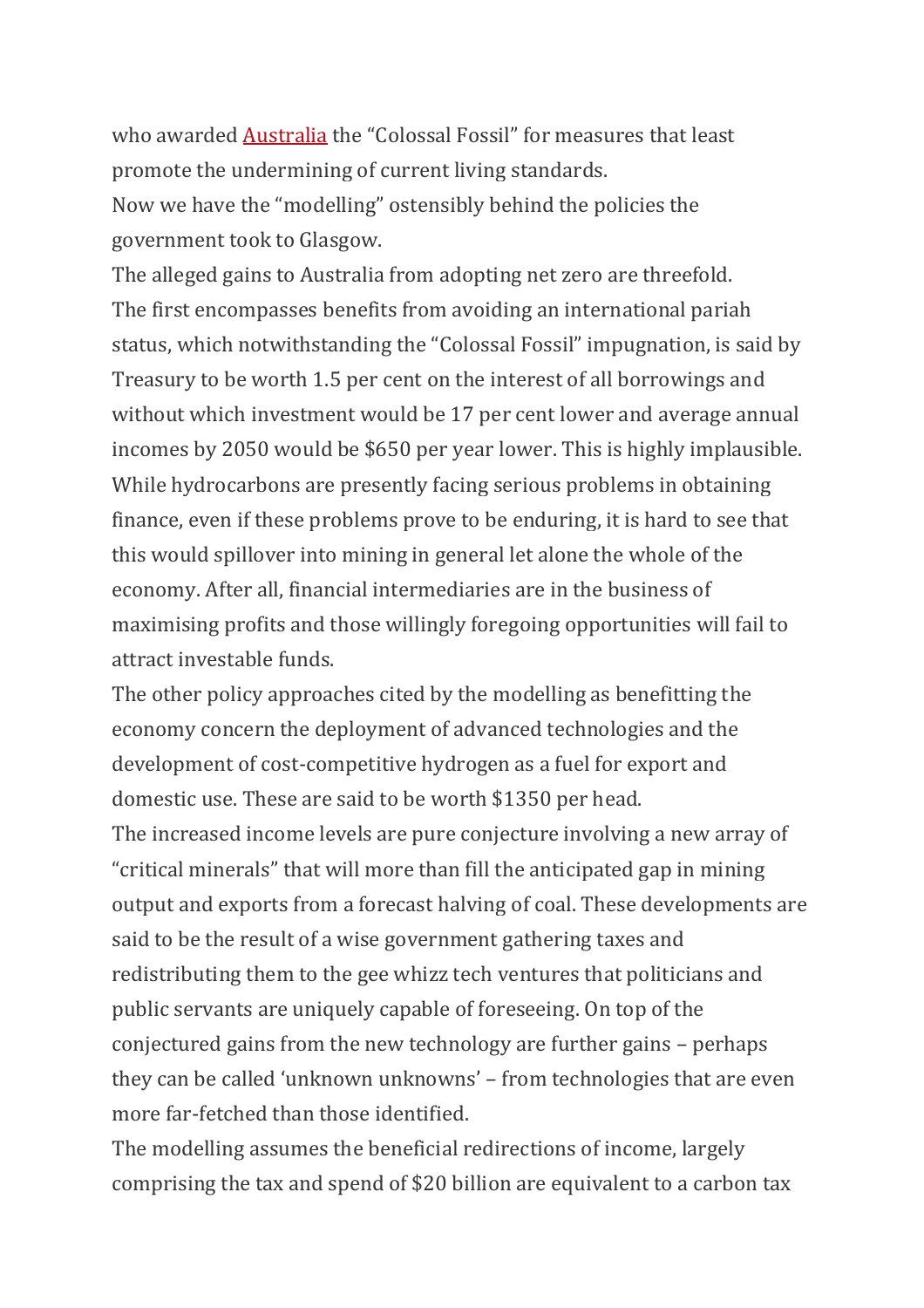of \$24 per tonne. This is astonishingly low and compounds the implausibility of blue-sky assumptions regarding new technology. Even the green-infused International Energy Agency puts the necessary tax for net zero at \$US75 per tonne and more grounded estimates are in the hundreds of dollars.

In an attempt to offer additional acceptability to its policy, the Government gave McKinseys \$6 million to present a bottom-up analysis based on its estimates of industry-specific "marginal abatement cost curves". Using this approach McKinseys managed to arrive at a similar outcome to that of the top-down modelling and thus to jointly badge the policies. For over 15 years McKinseys have sold dozens of clients their model of industries with low hanging fruit where carbon savings are available at a negative or low cost. In an earlier study, the firm estimated that requiring fully hybrid cars would bring net savings worth 30 euros per tonne of CO2. One notorious piece of policy advice concerned retrofitting ceiling insulation, which was estimated to save \$30 per tonne but ended up costing \$200 per tonne and four tragic deaths of contractors.

Aside from asserting that an Australia not adopting net zero would face a premium on global interest rates, Treasury took a back seat in the modelling. Many in the Treasury, including its Secretary Steven Kennedy, cut their teeth on garbage in, garbage out, eco-environmental studies conducted during the 2007-2012 Rudd Gillard years. These, like the current modelling forecasted income based on prices and technology futures that were pure guesses and could not be refuted until everyone has forgotten about them. Steven Kennedy himself was the prime author of the tax-and-spend Garnaut Review of 2011, which painted a rosy picture of an economy that placed additional taxes on hydrocarbons. But, perhaps now understanding how confidence in the institution itself can be emasculated by authoring fantasy agitprop reports, Treasury resisted taking a role in this year's debauchment of economics.